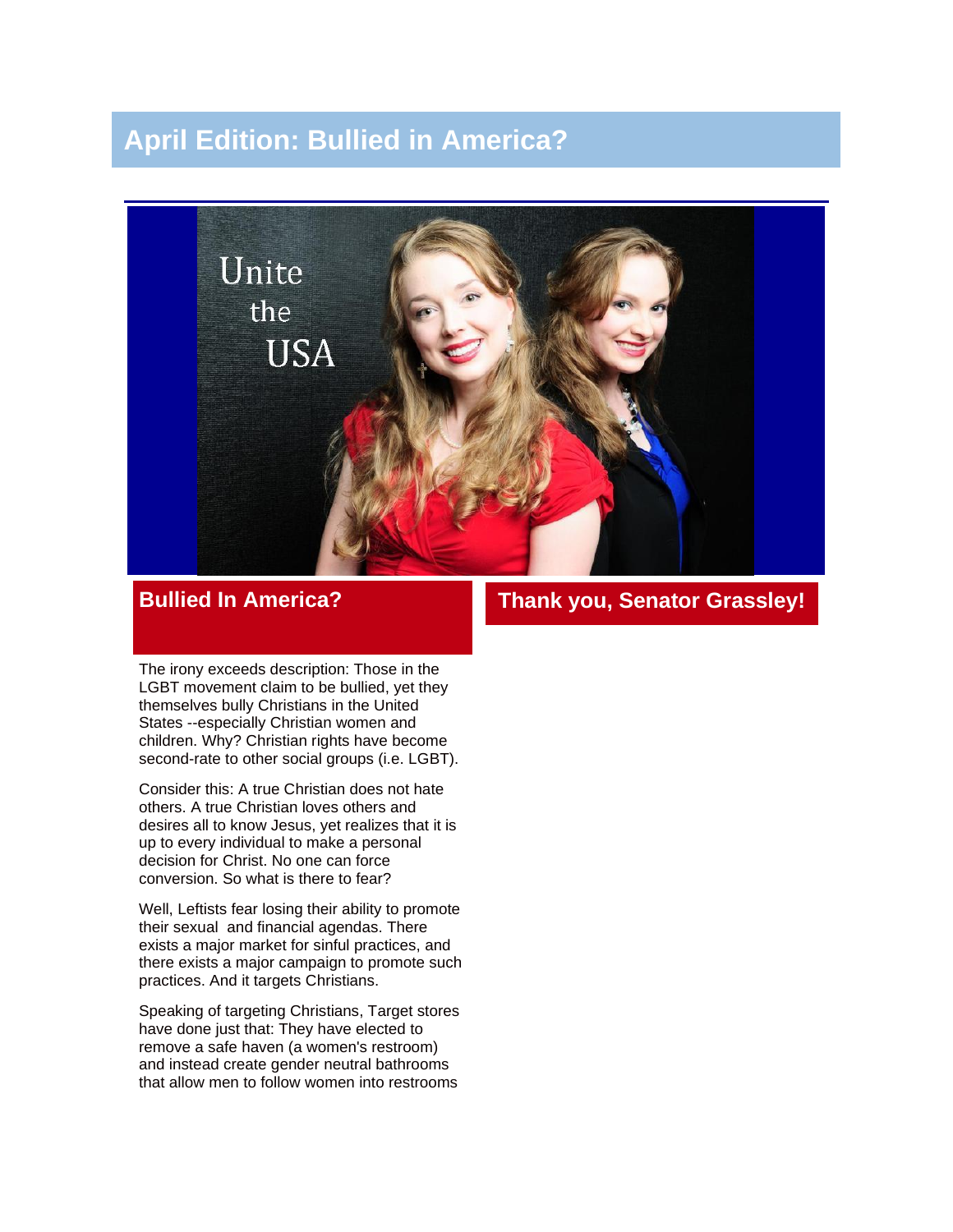without being asked questions. This endangers women and innocent children. [\(Take action](https://www.afa.net/action-alerts/sign-the-boycott-target-pledge/)  [now](https://www.afa.net/action-alerts/sign-the-boycott-target-pledge/) and sign the AFA petition.)

Further, a recent episode of "Saturday Night Live" featured a segment mocking the new movie *God's Not Dead 2*. The skit spewed sarcasm and ridicule directed towards God and Christians. It included content too awful and offensive to share here. The skit [made fun of](http://r20.rs6.net/tn.jsp?e=001xrR1t-MDBVvnmNk2FB9CCDTp3smo4EjWfpKCXj9o3FSiQC8oBHlln2HgHSlqliCqJMB397lUioaOCoWf_xqDVWBm8tMHXNL6VWJEEGEbKfh5PSxDmCHf8LTt2yIiRA3Ndb_Y-INbBS70nygDY_ghfmG_Gexdxbzi-x9oB57CS0-wNrgQq4qo2Q==)  [how Christians are being punished for following](http://r20.rs6.net/tn.jsp?e=001xrR1t-MDBVvnmNk2FB9CCDTp3smo4EjWfpKCXj9o3FSiQC8oBHlln2HgHSlqliCqJMB397lUioaOCoWf_xqDVWBm8tMHXNL6VWJEEGEbKfh5PSxDmCHf8LTt2yIiRA3Ndb_Y-INbBS70nygDY_ghfmG_Gexdxbzi-x9oB57CS0-wNrgQq4qo2Q==)  [their faith and not agreeing with homosexuality.](http://r20.rs6.net/tn.jsp?e=001xrR1t-MDBVvnmNk2FB9CCDTp3smo4EjWfpKCXj9o3FSiQC8oBHlln2HgHSlqliCqJMB397lUioaOCoWf_xqDVWBm8tMHXNL6VWJEEGEbKfh5PSxDmCHf8LTt2yIiRA3Ndb_Y-INbBS70nygDY_ghfmG_Gexdxbzi-x9oB57CS0-wNrgQq4qo2Q==)

Pastor Carl Gallups responded by saying, "This is exactly what Christians have been saying was going to happen, and it is exactly why many states are now considering and/or have passed laws to remedy such vicious targeting and bullying by gay activists. I found the 'SNL' clip to be very telling indeed. It depicts two gays walking into a Christian cake baker's shop and ordering her to bake their 'wedding cake.' It is obvious that they have targeted her because of her faith - and for the sole purpose of introducing a lawsuit against her. And that's actually what's happening."

Sadly, the SNL skit is just one of example of the bullying and ridicule directed towards Christianity within our own country. In response, Pat Boone and several leaders are pointing that a climate of fear is settling over America. We salute Pat Boone for having the courage to speak out. He said, "Even ministers in the church are afraid to preach truth out of the Bible because it may be labeled hate speech." We are thankful for Pat Boone. (We're still honored that Mr. Boone endorsed our book *[Unite the USA: Discover the ABCs of](http://unitetheusa.org/id56.html)  [Patriotism](http://unitetheusa.org/id56.html)*. It's full of tips on how to help our country.)

Christianity and the cross are despised by liberal groups who strategically campaign to silence us. It's tragic that this is happening within the Land of the Free. However, we're reminded of what Jesus said in John 15:18.

"'If the world hates you, keep in mind that it hated me first."

But also remember what He said in John 16:33.



#### **Thank you, Senator Chuck Grassley!**

As Iowans, we're thankful for our own Senator Grassley. At this point, the next president should be the one to nominate Justice Scalia's replacement. As Chairman of the Senate Judiciary Committee, Senator Grassley remains right to follow precedent regarding this matter and to delay the nominating process until next year.

We appreciate Senator Grassley's leadership for the best interest of Iowans and all Americans. Join us and thank Senator Grassley today!

**To show your support, contact him on social media or [contact his office:](http://www.grassley.senate.gov/contact)**

#### **This Month's Bible Verse**

"The fear of the Lord is the beginning of wisdom. And knowledge of the Holy One is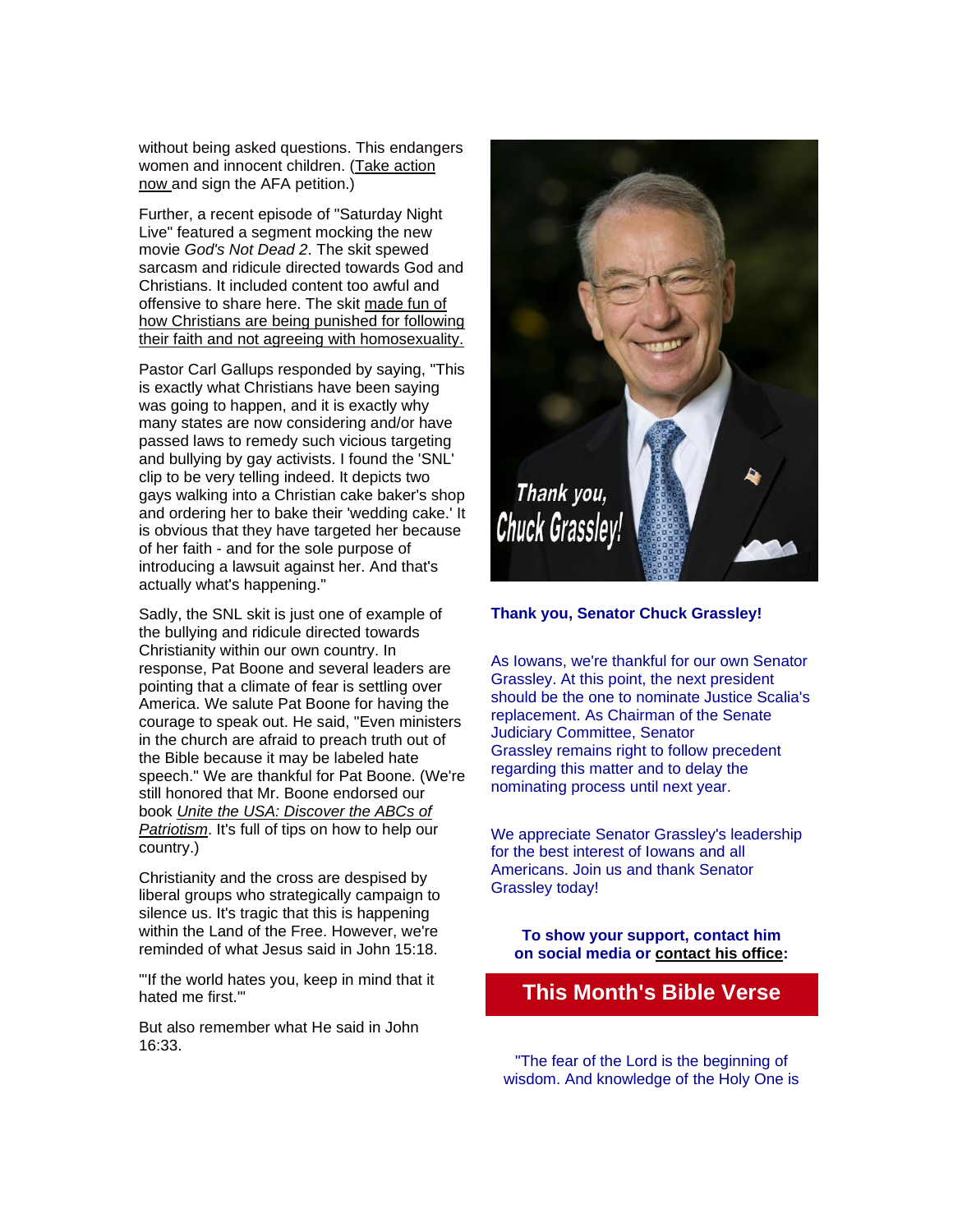"I have said these things to you, that in me you may have peace. In the world you will have tribulation. But take heart; I have overcome the world."

We have hope because we have the Lord. Don't stop sharing about Him. Keep praying for our country. Keep working to protect our liberties. Please read this important edition of Unite the USA and share it with your friends. Thank you for your prayers and faithfulness.

Persevering with prayer, Carrie and Stacie Stoelting Founders of [Unite the USA](http://unitetheusa.org/index.html) Join us on [FaceBook](https://www.facebook.com/Unite-the-USA-200053406703556/?fref=nf) and [Twitter](https://twitter.com/UnitetheUSA1)

## **Don't just vote, guide your vote.**



AFA iVoter Guide

Only 10% of voters have enough information on candidates to be an informed voter in primary elections. Be informed . . . Get a free voter guide [here!](https://home.ivoterguide.com/?partner=IVG)

# **Q & A with UnitetheUSA.org**

**Q: So, what exactly is a delegate and how are delegates chosen?**

**A:** With all the election news, many are wondering just what the word "delegate" means? For starters, here the dictionary

#### understanding." -**Proverbs 15:33**

#### **Featured Quote**

*"*When our Founding Fathers passed the First Amendment, they sought to protect churches from government interference. They never intended to construct a wall of hostility between government and the concept of religious belief itself."

#### **-Ronald Reagan**

#### **In Memory of Mother Angelica**

On Easter we said goodbye to one of the greatest defenders of life, freedom, and faith: Mother Angelica. We have been deeply moved by her life story, love for Jesus, strong [de](http://r20.rs6.net/tn.jsp?e=001xrR1t-MDBVvnmNk2FB9CCDTp3smo4EjWfpKCXj9o3FSiQC8oBHlln2HgHSlqliCqBfNU_fdgMGx__ALBlE4r2MkDIpaL4vtaxhGpuuF1egGnZ9xY_lR0Uw==)fense of life of unborn babies, and her bold voice against euthanasia. We're thankful for her life and how she made such a tremendous impact on so many levels. May God bless her memory...



**Pat Boone Endorsed Unite the USA**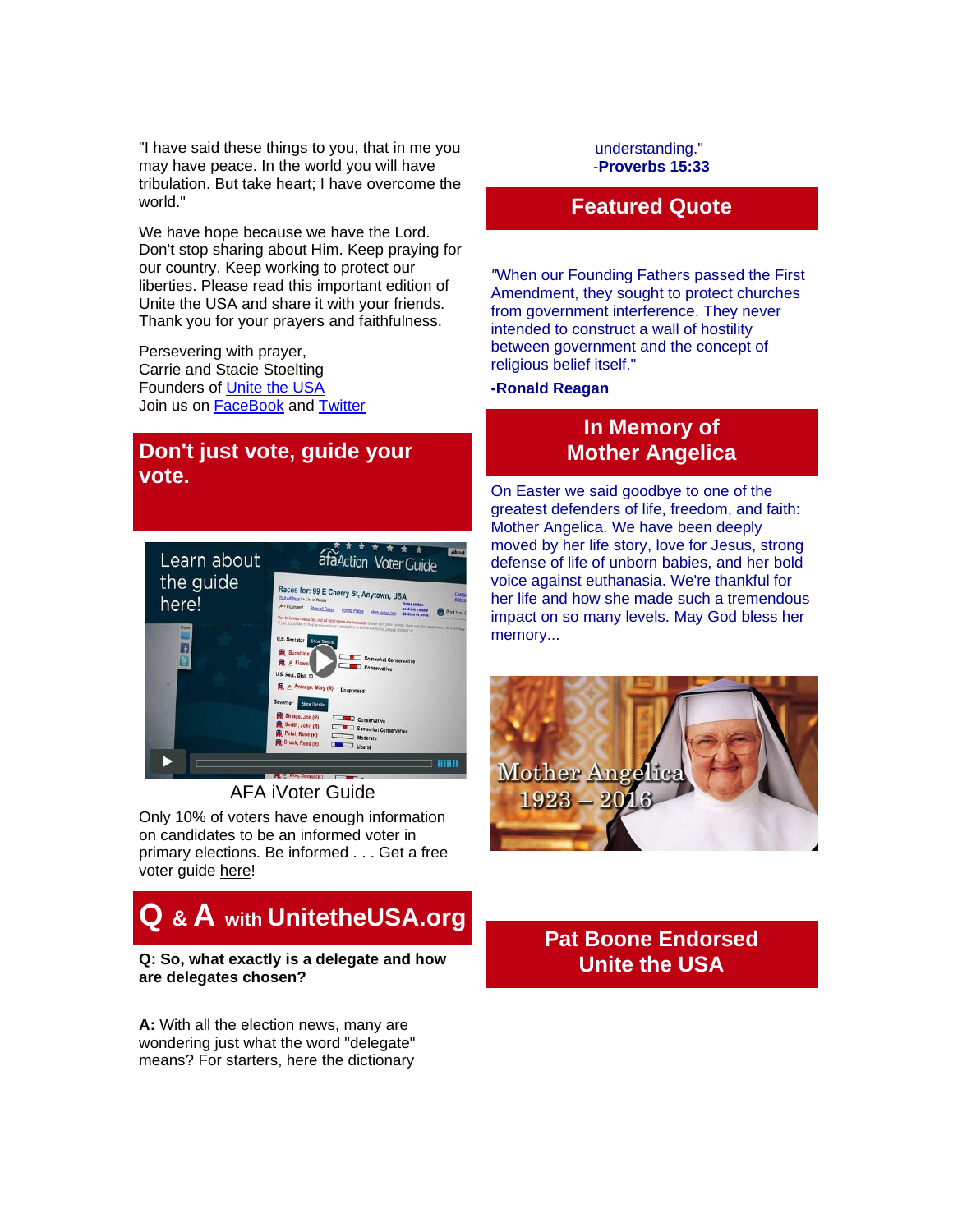*definition: delegate: del·e·gate noun: delegate; plural noun: delegates*

*"A person sent or authorized to represent others, in particular an elected representative sent to a conference."*

The delegate selection process varies from state to state. As an example, here are the basics on how it works for Republican voters in Iowa:

This year, Iowa Republicans participated in the Iowa Caucus on February 1. The people voted in their own voting precincts. After the vote was taken for presidential candidates, the caucus goers elected delegates to attend their county GOP convention in March. (Anyone at the caucus can run for delegate.) At the county convention, county delegates voted in a select number of delegates and alternate delegates to go to the district and state GOP conventions. (Any of the county delegates can run to be district and state delegates.) This year, the district and state conventions are held in April and May. At those conventions, the district and state delegates vote for national delegates and alternate delegates. This year, the national delegates (and alternates) will go to Cleveland, Ohio where they will likely need to decide on who will be our presidential nominee (that's assuming that no candidate earns 1237 delegates through the caucuses/primaries).

Presidential elections are decided by the number of delegates earned -not simply by the number of votes. This process has been in place for several decades. Presidential candidates should know that the race depends on earning enough delegates to win. Whether you agree or disagree, that's just how the process works.



By Dr. Jerry Newcombe



"What a fabulous work! Stacie and Carrie's labor of love is a precious gift to the people of this country who love America as it was founded. I'm ordering copies for everybody I know!" -Pat Boone

[Get your copy of Unite the USA here!](http://unitetheusa.org/id56.html)

#### **Pat Boone: God's Not Dead 2**

"We believers are often too timid and we need to be more outspoken and bold." -Pat Boone



[Find God Not Dead 2 in a theater near you!](http://godsnotdeadthemovie.com/)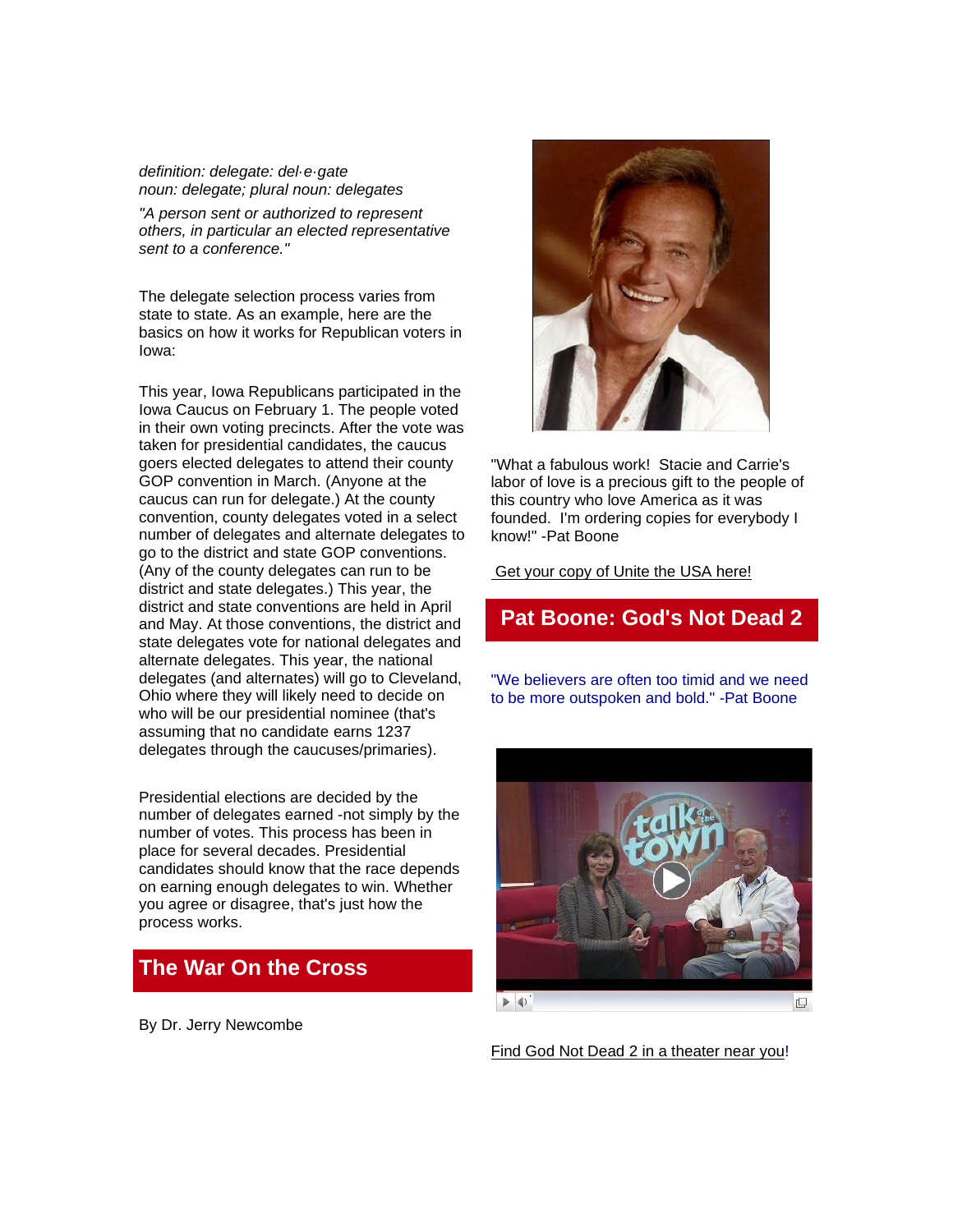

There is a war being waged against a major symbol of Christianity - the cross.

In 1925, a large cross was erected in Bladensburg, Maryland, to honor fallen soldiers of World War I. But now that cross is being challenged by a lawsuit from the American Humanist Association. It lost its 2014 lawsuit against it, but it is appealing the case.

Last week, there was a bipartisan effort among members of Congress to save the Bladensburg cross. They filed a friend of the court brief to support this memorial.

First Liberty Institute is instrumental in the fight to save the cross from being demolished. It has been leading the charge in fighting these kinds of cases.

First Liberty Institute's founder and president is Kelly Shackelford, who said, "In a time when America is divided over many issues, there is one thing members of the House and Senate, both Democratic and Republican, have agreed on, along with 90 percent of the American public - our veterans memorials should be protected. We must always strive to honor the selfless sacrifice of our fallen heroes."

Jeremy Dys is an attorney with First Liberty, and I spoke with him about the case on my [radio](http://www.jerrynewcombe.com/vocal-point-jeremy-dys-3/) show recently.

Jeremy told me, "There seems to be a general allergy to religion any time any religious symbol appears in public." He noted this applies to

#### **Enter to Win**

Enter now to win a copy of *Legacy* by Pat Boone. Last day to enter is May 7, 2016. A winner will be selected at random on May 8 and notified via e-mail. Entry form must be completed in its entirety. One entry per person. [Click here](http://unitetheusa.org/id143.html) to enter!



### **Featured Founding Father**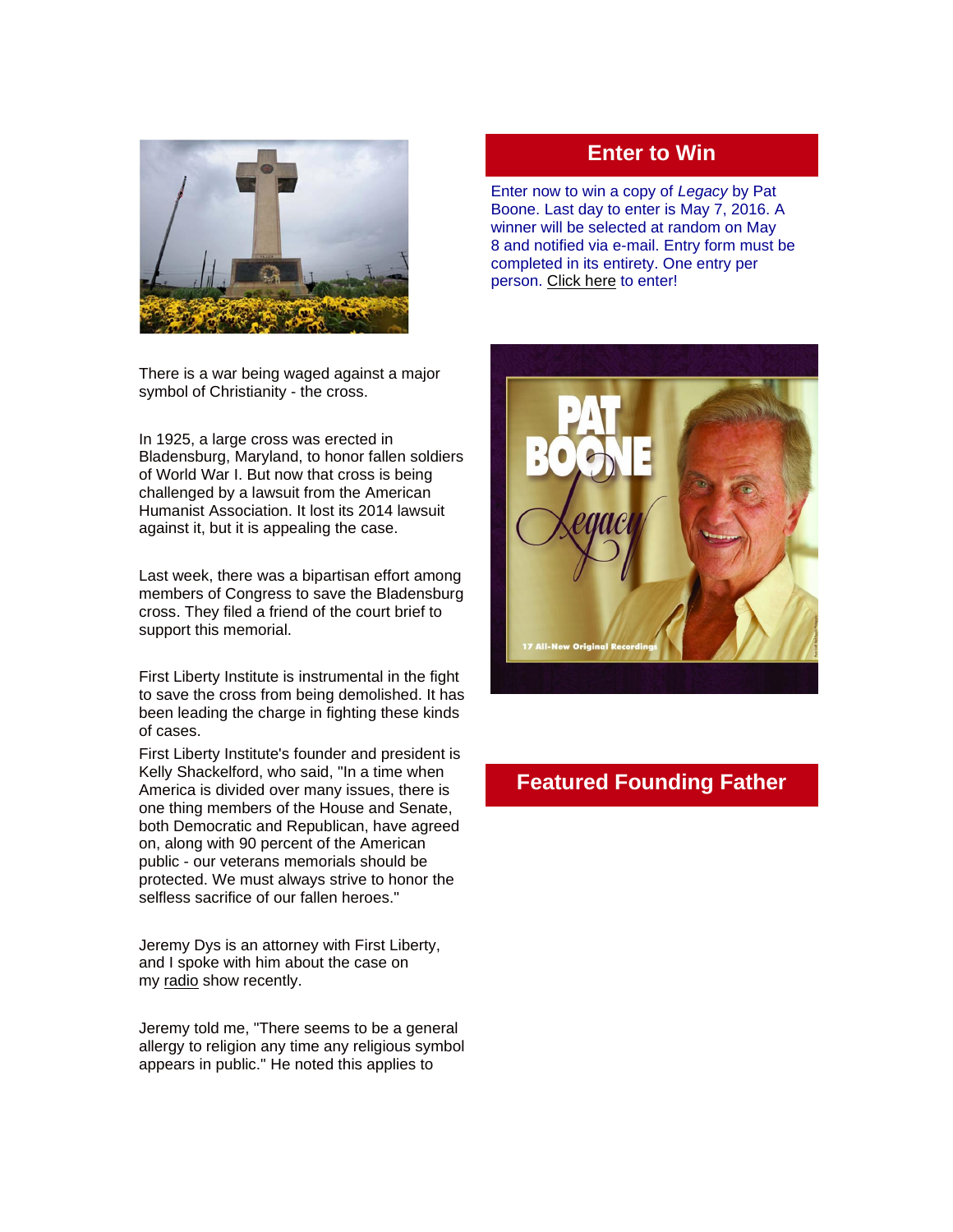Christian symbols in particular and stars of David.

Dys said, "What we're attempting to do in all these cases is to allow these veterans who erect these monuments to honor their comrades who have fallen in arms."

He noted, "In the case of the Bladensburg Veterans Memorial outside of Washington, D.C., that was actually even erected by the mothers of these fallen soldiers from World War I."

Dys added, "When you have these moms who scraped together dimes and nickels in order to be able to erect this memorial, and you still have children and grandchildren and probably great-grandchildren now that gather around that memorial on Armistice Day, it's remarkable that someone would have the gall to try to knock down what one mother called 'the tombstone of her son that she could actually visit,' instead of the one that's listed in Flanders Field."

The American Humanist Association sued to have this cross removed because it believes it violates the separation of church and state, because the cross supposedly establishes religion.

The Constitution does not mention the "separation of church and state." Instead, the First Amendment begins, "Congress shall make no law respecting an establishment of religion or prohibiting the free exercise thereof ..."

Historically, it was understood in America that "establishing religion" was the creation of a national church, such as the Church of England, which was "by law established." When we became a free country, this was no longer to be the case - that we would have a state church at the national level "by law established."



George Walton was one of three Georgians to sign the Declaration of Independence. He served in numerous capacities for the state of Georgia after the American Revolution (1775- 83).

The exact year of Walton's birth is unknown; it is believed that he was born in 1749 in Virginia. In 1769 he moved to Savannah, where he pursued a legal career. By the eve of the American Revolution he was one of the most successful lawyers in Georgia. Active in Georgia's Revolutionary government, he was elected to the Provincial Congress and then became president of the Council of Safety in 1775. In 1776 he served as a delegate to the Second Continental Congress in Philadelphia, where on July 4 he signed the Declaration (along with Button Gwinnett and Lyman Hall of Georgia).

Returning to Savannah, Walton was captured during the 1778 British assault on the city, led by Archibald Campbell. After his exchange he returned to Georgia and was elected governor in 1779, having switched allegiances from the conservative to the radical faction. He served for two controversial months before reelection to Congress.

After the Revolution Walton served as chief justice of Georgia, as a delegate to the state constitutional convention in 1788 that ratified the new federal constitution, as a presidential elector in 1789, as governor that same year, as U.S. senator (appointed by the legislature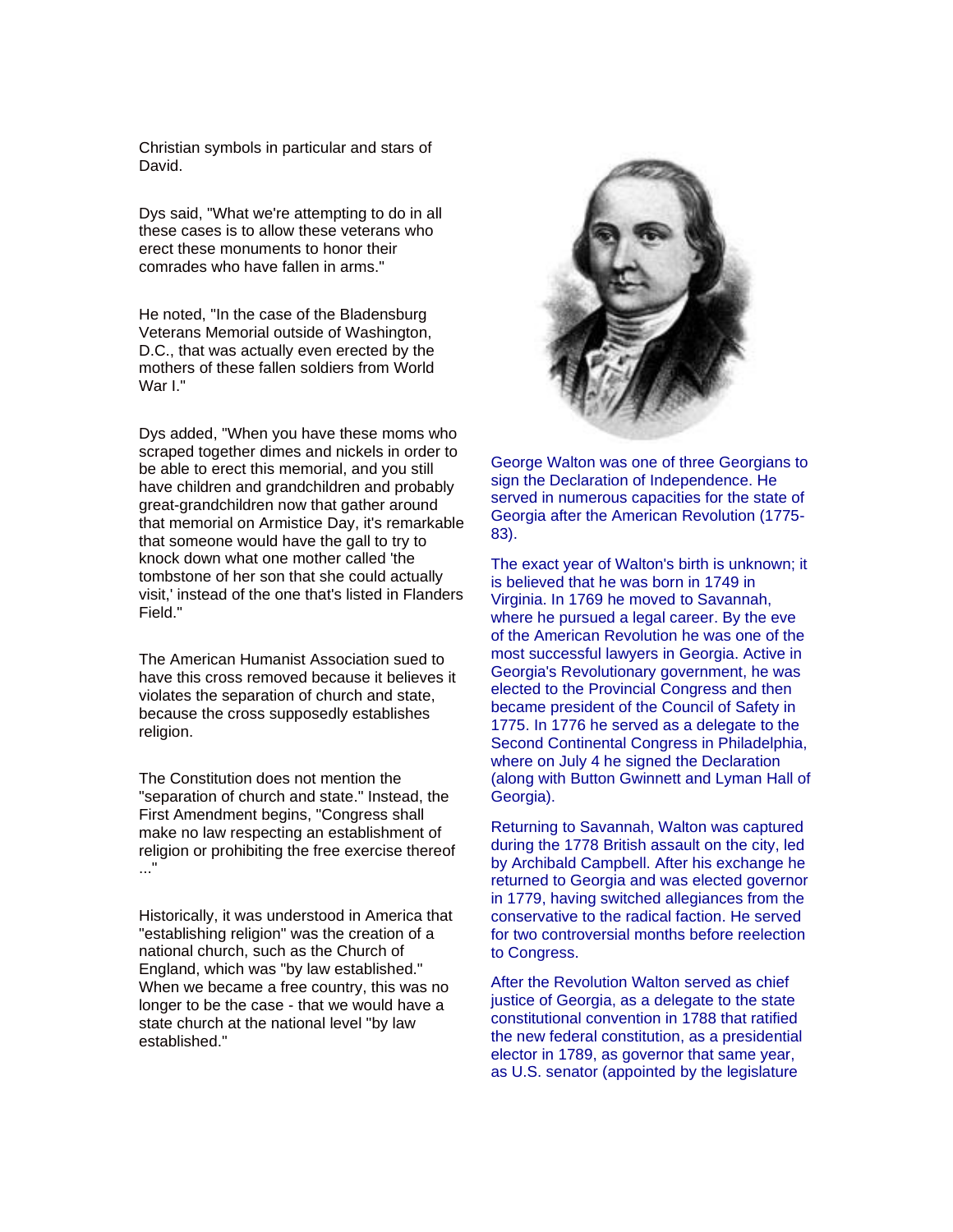At the time of the adoption of the Constitution and the First Amendment, even some of the individual states had state churches. That was not ideal, and they withered away of their own volition.

But to say that having a memorial cross to honor the fallen "establishes religion" distorts the founders' words.

These groups that sue against crosses in the public square attempt to jettison America from our true history.

It was the founders of this nation that systematically hired chaplains for the military and legislatures. For the first 200 years or so of our national existence, most of their prayers were Christian ones.

The founders declared national days of thanksgiving to God. Jefferson did that on the state level, but refused to do that on the national level because he thought it was the province of the states.

Our nation's first commander in chief was, of course, George Washington. I've visited his tomb at Mount Vernon and written in stone above his sarcophagus are the words of Jesus Christ from John 11 - promising that those who believe in Him will live, even after they die. Do those words need to be sandblasted away?

Of course, ultimately the cross is controversial because it points to Jesus' voluntary sacrifice to forgive sinners who believe.

Meanwhile, if we don't defend the memorial crosses now, we could go the way of [China,](http://www.express.co.uk/news/world/659545/Horror-as-China-tears-down-thousands-of-crucifixes-in-crude-bid-to-eradicate-Christianity) where it is reported that the Communist government is now undertaking a systematic removal of *thousands* of crosses in that country, including those atop churches.

This war on the cross by anti-Christian legal groups reminds me of the movie portrayal of Count Dracula, who flinches and becomes powerless at even the sight of a cross. I pray when James Jackson stepped down to fight the Yazoo Land Act), and as a justice of the state superior court. He eventually retired in the 1780s to his Augusta home, where he died on February 2, 1804. Walton is buried in Augusta. Walton County is named for him.

#### **In God We Still Trust Video**

Our country needs to turn to Jesus. Listen to "In God We Still Trust" for inspiration to keep "fighting the good fight". For hope and encouragement, listen to Stacie Ruth and Carrie Beth sing "In God We Still Trust".



**Order Now**



*Unite the USA: Discover the ABCs of Patriotism* is a new book by **Stacie Ruth and Carrie Beth Stoelting**. It's a book that empowers patriots to make a big difference in the land we love. With 100+ ways to make a positive difference in America, *Unite the USA* is a must-have tool for patriots. *Unite the* 

*USA* will inspire and educate Americans to defend faith and freedom. (Important Note: All proceeds go to fund the mission of UnitetheUSA.org.) [Order it here today!](http://unitetheusa.org/id56.html)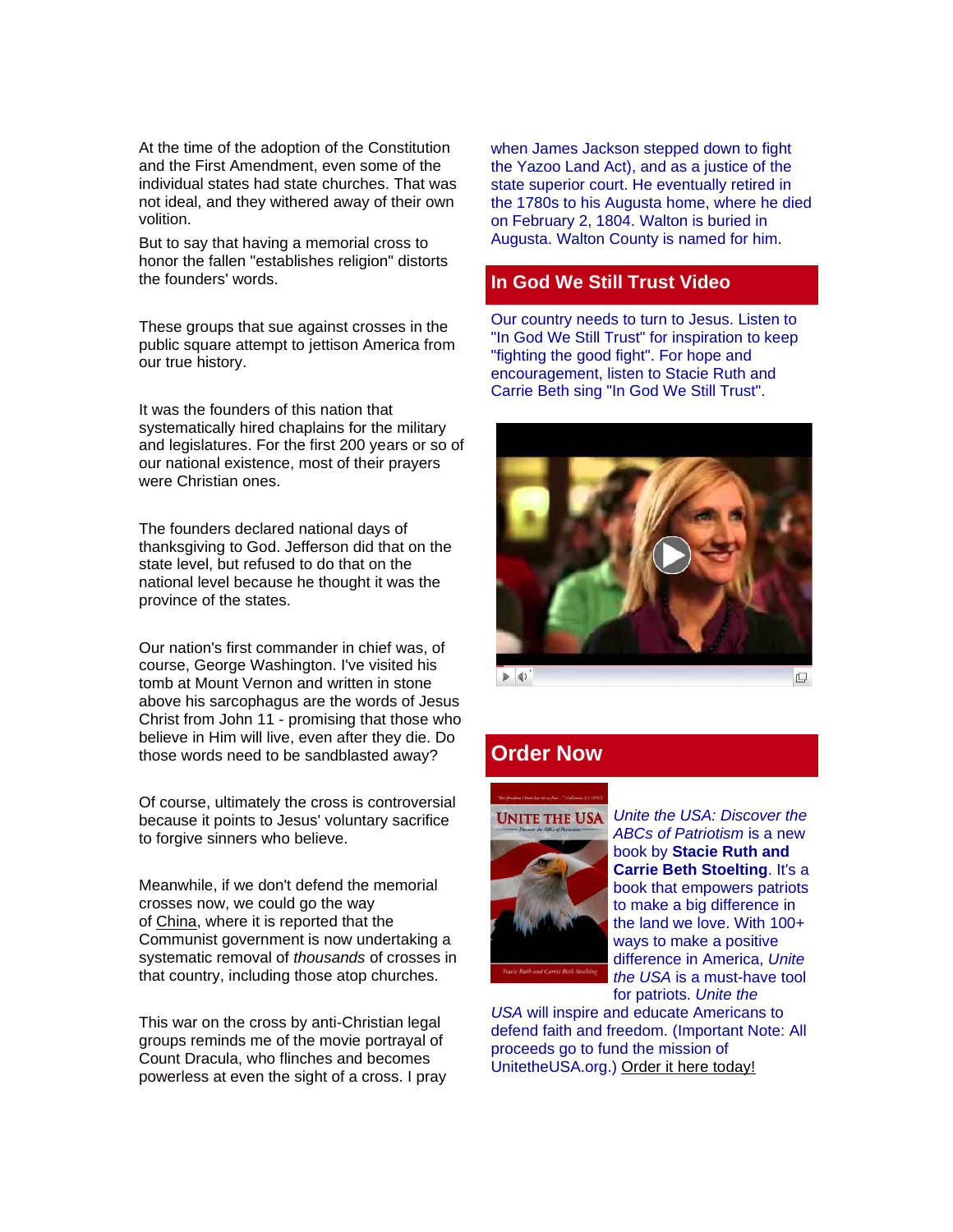they will not succeed in their efforts to tear down these memorial crosses to honor the fallen.

#### **Featured Author**



Dr. Jerry Newcombe serves as the co-host, a columnist, and a spokesperson for D. James Kennedy Ministries, founded by the late Dr. D. James Kennedy. Jerry has produced or coproduced more than 60 one hour television specials that have aired nationwide. Jerry is the author or co-author of twenty-five books, at least two of which have been bestsellers, *George Washington's Sacred Fire* (with Dr. Peter Lillback) and *What If Jesus Had Never Been Born?* (with Dr. Kennedy) and *Doubting Thomas? The Life and Legacy of Thomas Jefferson* (with Mark Beliles). Jerry has appeared on numerous talk shows as a guest, including *Politically Incorrect with Bill Maher* (4x), Janet Parshall's America, Point of View, the Moody radio network, TBN, the Fox News Channel, the Fox Business Channel, C-Span2's "Book Notes," etc. Jerry hosts a weekly radio program on Christian radio, "GraceFM," www.gracenetradio.com, Thursdays, 12-1 PM Eastern time. Jerry is happily married with two children and a

#### *In God We Still Trust* **A CD by Stacie and Carrie Stoelting**



Per request from veterans who love patriotic and inspiring music sung by Stacie and Carrie, [In God We Still Trust](http://unitetheusa.org/id56.html) was recorded. From the National Anthem to "God Bless America" you will be inspired and uplifted about our God-given freedoms. All proceeds go to Unite the USA. Help promote faith and freedom in America. Your support is important and appreciated. [Buy or download a](http://unitetheusa.org/id56.html)  [copy today.G](http://unitetheusa.org/id56.html)od bless you as you celebrate the red, white, and blue!

### **Booking Info**



Celebrate the true spirit of America with Carrie Beth and Stacie Ruth. Book Stacie and Carrie for concert or conference! E-

mail [info@unitetheusa.org](mailto:info@unitetheusa.org) for more information.